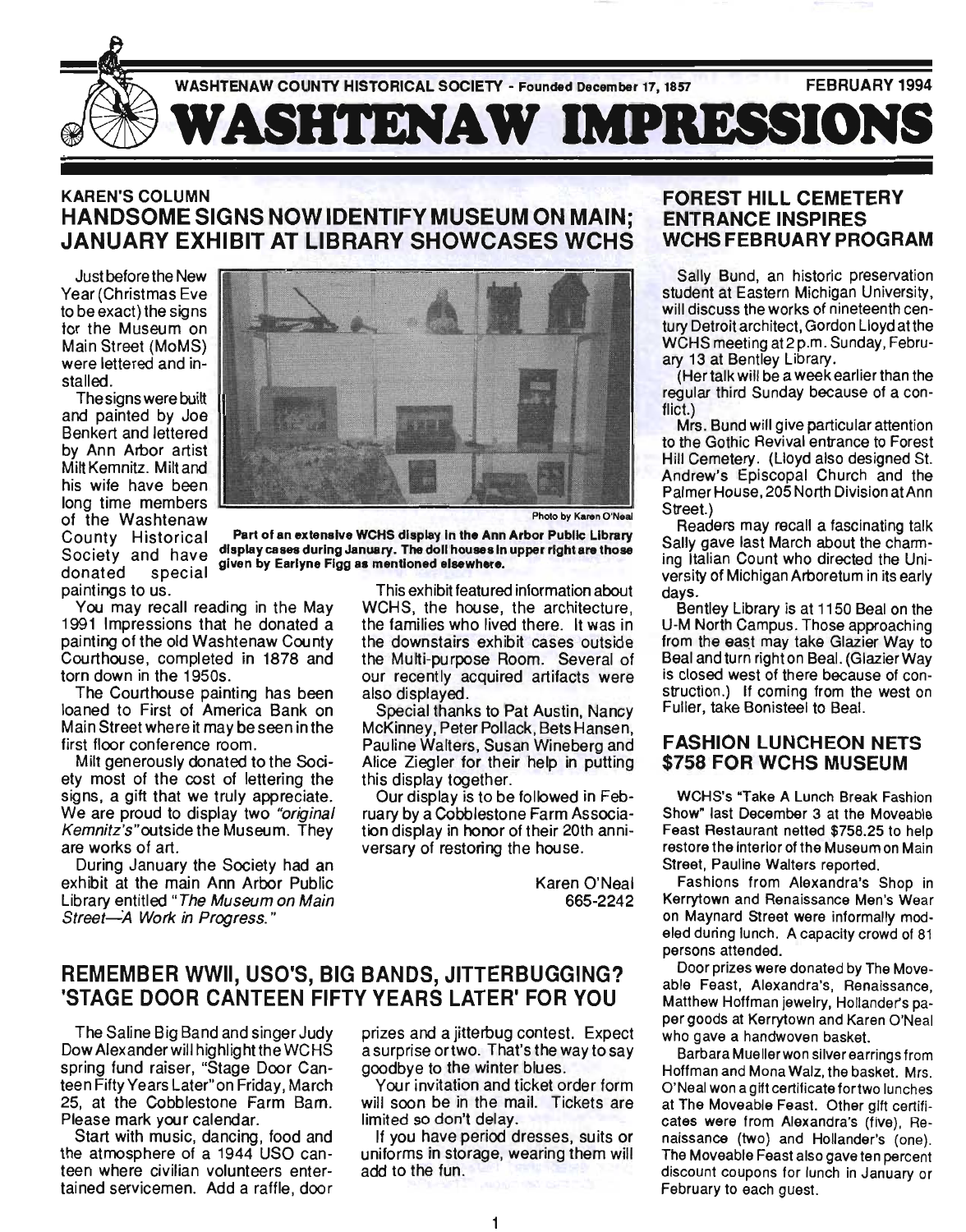# **ARCHITECTURE IN MICHIGAN WORTH PRESERVING? YOU BET!**

What better time to launch a career in historic preservation than 1976 during "the halcyon days "of the United States Bicentennial?

That's whatJanet Kreger, WCHS November speaker, did. With a master's degree in historic preservation from Columbia University in New York City, she returned to Michigan and landed ajob as historic preservation coordinator for the Bureau of Michigan History.

"Many good things were aoing on. There was already a history of activities to protect Michigan'S architectural resources since the National Historic Preservation Act (NHPA) of 1966.

County." "There were Bicentenni-

al projects-buildings restored, oral histories recorded, museums, committees, commissions, publications and sections in schools.

"Professional training was available. Columbia's program, now 35 years old, was one of the first. Michigan now has a degree granting program in historic preservation at Eastern Michigan University, the only one in the state.

"Michigan Public Act 169 of 1970 allowed communities to establish protective ordinances. Now Ann Arbor is one of 65 or more communities that have them."

The US Tax Act of 1976, for the first time, offered investment tax credit of up to 25 percent to people rehabilitating historic buildings. The maximum credit under the Tax Reform Act of 1986 is 20 percent, she said.

The State and National Registers of Historic Places were expanded in terms of what could be listed.

The Michigan Historic Preservation Network and the Society of Architectural Historians were established. Ms. Kreger helped found the former. She is newly elected presidentofthe latter, the Saarinen (Michigan) Chapter of SAH .

"On the downside, some Community Development Block Grant money was being used to fund total urban clearance. And often, environmental review and compliance under NHPA of 1966 was not taken seriously.

"The state historic preservation office staff was small-five then, only seven or eight now. And compared to places on the East and West Coasts, Michigan does not have a very well developed preservation ethic."

During her 12 years with the State



Voight House (above) Is In the Heritage Hili Historic District In Grand Rapids Kent County. It was bought by the city and is open to visitors.

Bureau of History, she was responsible for inventorying more than 34,000 properties in Michigan and writing or editing nominations for 3,250 properties to be listed on the National Register among other duties.

Ms. Kreger became major gifts officer of the University of Michigan College of Literature, Science and the Arts in 1988 but maintains her interest in historic preservation through teaching atEMU, speaking , writing and active memberships in preservation organizations.

She showed slides illustrating preservation of Michigan'S "rich architectural heritage" all around the state.

Among those she showed were:

The Voight House and the eclectically styled "castle," both residences in the Heritage Hill Historic District in Grand Rapids.

St. John's Episcopal Church, 1861, and Christ Church, both in Detroit.

Public buildings-the State Capitol in Lansing, Fort Mackinac on Mackinac Island and Fort Wilkins in Copper Harbor, Keweenaw County.

"We have also begun to recognize a wide variety of sites that reflect other elements of the state's cultural heritage," she said.

Examples of transportation heritage were the White's Covered Bridge, 1867, in Kent County, the Grand Trunk Western Railroad Station, 1902, in Lansing and the Mackinac and Detroit Railroad Swing Bridge, 1892, in Bay City. The latter no longer exists.

The Quincy Mining Townsite in Houghton County and the Escanaba Paper Company, established 1907-23, are part of our industrial heritage. "The latter is one

of the best forms of preservation, it's simply been maintained. It's been modernized but the company is committed to keep it standing."

The Sturgeon Point Lighthouse, 1869, in Alcona County and the former Chief Wawatam railroad car ferry at the Straits of Mackinac (recently scrapped) were examples of water transportation heritage.

"Our agricultural legacy is also beginning to get the attention it deserves with the recognition of sites such as the huge Egu-Samu Barn, 1924, outside Gagetown in Tuscola County, the Linden Mill and the Fenton Grain Elevator, both in Genessee

The Conservatory and Aquarium on Belle Isle in the Detroit River is a public entertainment or recreation site "worthy of recognition."

The Hillsdale College Administration Building, built 1853-55 is part of our education heritage. The building is a "gorgeous French Second Empire roof tacked onto an Italianate building."

"The excavated Tionontate Huron Village in St. Ignace reflects the earliest settlement by Native Americans.

Public safety sites include an architecturally significant Fire Station in Detroit and a Public Jail in Leland, Leelanau County, now a tourist information center.

"Over the past 20 years we have been working on the recognition of historic districts, collections of intact residential, commercial and industrial areas. We find that districts afford greater protection because there is 'safety in numbers.'

"We also feel that a district can often go further than an individual site in maintaining an entire historic environment that allows the public to see more easily and vividly what Michigan'S residential, commercial and industrial areas were like when the state was young."

"South Street Historic District in Kalamazoo is an example of a large town residential district. The residences reflect Michigan's past but stand as viable investments for homeowners today."

Shown were Kirby House, 708 West South Street, Queen Anne inspired Gilmore House with half timbering at 516, Todd house, 620, brick De Yoe House, 604, and the Wood House, 530, an Italian villa style brick.

The Midland Street Historic District in Bay City is a commercial district in a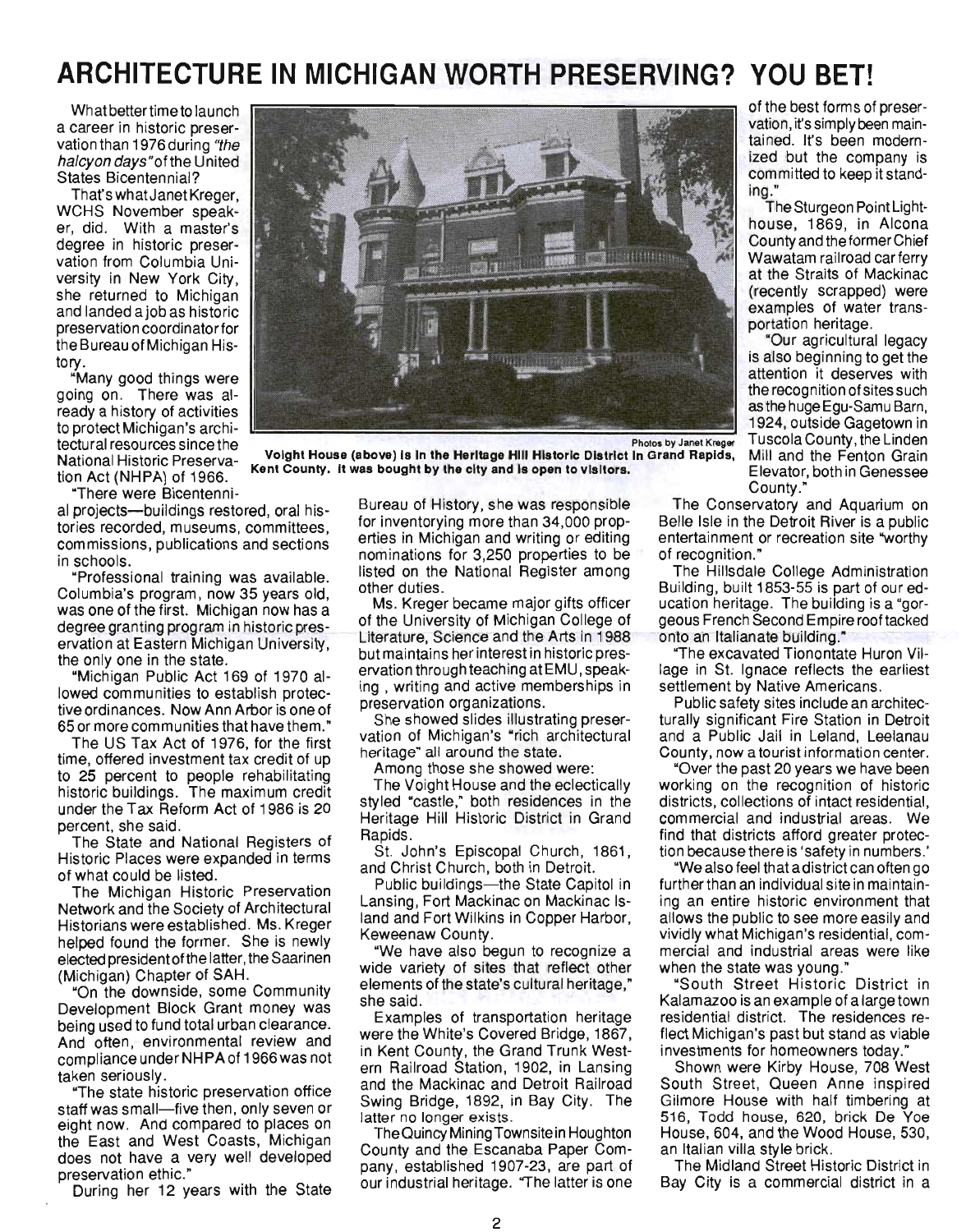larger Michigan town. It is on the National Register. Fanciful window treatments, door enframements and a "rich array" of Italianate commercial architecture was shown in the revitalized shopping area.

"A sm all town residential historic district is found in the Dibbleville/Fentonville District in

Fenton in Genessee County."

Shown were the Neo-Classical Revival Harry Phillips House, a Sears kit home model called the Magnolia; the Queen Anne style George Wilmot House; the early Greek Revival Job Cranston Home, the magnificent Queen Anne style Edgar Kennedy House; the

"wonderfully eclectic" Josiah Buckbee House and a tiny Greek Revival.

"The Buckbee House exuberantly combines Queen Anne, Gothic Revival and Italian Villa design elements."

The above mentioned Genessee county district was "one of many districts and individual properties included in the large Multiple Resource Register Nomination produced in the early 1980s for all of Genessee County."

"Hearthside Historic District along the river front in Grand Rapids is a large town commercial and manufacturing historic district.

"Furniture manufacturing and warehousing buildings are undergoing adaptive reuse as office and residential space.

"Rich architectural detailing can be seen no matter where one looks along the streetscape. Such aesthetic benefits, when teamed with solid buildings that can be recycled at competitive costs, are leading to a center city renaissance.

"Michigan's Upper Peninsula is not to be over looked. It has such rich architectural resources as in the National Register listed Sheldon Avenue Historic Commercial District in Houghton.

"Structural and ornamental detailing can be seen both on the modest store fronts of the downtown streets cape as well as on such grand, architectural gems as the Douglass House Hotel.

"The Western shoreline of the state also offers a rich collection of commercial, industrial and residential districts. Along Manistee's river front, the Manistee Downtown Commercial District offers a classically designed bank and an Art Moderne theater.

Its National Registerlisted streetscape is dominated by Italianate store fronts from the late nineteenth century.

"Historic resources-whether residential, commercial or industrial in character, whether located individually or together in districts-are alive and well in Michigan.

The Harry Phillips House Is In the Dlbblevllle/Fentonville Historic District In the small Genessee County community of Fenton. This elaborate Neo-classlcal

Revival atyle home Is a Sears kit home.

**HERRITAN** 

"They are special resources for a town because they add depth, color, texture and style, and an historical perspective. The preservation of such resources helps assure the future health and vitality of Michigan."

"Fellow graduate students at Columbia were kind of appalled that I was going back to Michigan, thinking I would not find a job or resources to work on. One



The Douglass House Hotel Is in the Sheldon Avenue Historic Commercial District In Houghton in the Upper Peninsula. The district Is listed on the National Register of Historic Places.

student had the audacity to say she wondered if there was any architecture west of the Ohio River

"Of course there is architecture in the state. We have a full complement of architectural styles

"Our architectural history pretty much starts with Greek Revival. There are some Federal style buildings in Detroit and Monroe but they were limited in impact on design of other buildings around them .

She showed examples of sixteen styles in Michigan: Greek Revival-the 1840

Brock House in Marshall.

Gothic Revival-the 1850s Livingston-Howell house in Howell.

Italian Villa-the 1850s Stafford House in Port Hope at the tip of the Thumb.

Italianate-an 1860s building in Marshall.

French Second Empire-the 1850s Hillsdale College Administration Building, also the Ladies Library in Ypsilanti.

Queen Anne-house in Alpena. Romanesque-Muskegon Public li-

brary. Georgian Revival- house in Indian Village in Detroit.

Neo-Classical Revival-the Harry Phillips House in Fenton.

Tudor Revival-East Lansing house. Prairie-Grand Rapids house.

American Foursquare-Lansing house. Bungalow-East Lansing house.

Craftsman-East Lansing house.

Art Deco-Michigan National Bank, Marshall.

Art Moderne-Grand Rapids house.

"I'm going through in somewhat chronological order but they overlap a great deal. There is eclecticism galore in Michigan and lots of Queen Anne houses and Italian ate commercial buildings all over Michigan.

"The Italianate style commercial buildings coincided with spurts in commercial , industrial and lumbering activity and with complete loss of some communities due to fires that swept across the state.

"We don't have as many Romanesque because they were quite grand and difficult to build. Normally, we see them in public buildings."

She showed examples of buildings being restored-acommercial building in downtown Owosso, a residence in Ypsilanti and a telephone company building in Pontiac restored and used as a restaurant.

''I'm not the kind of preservationist who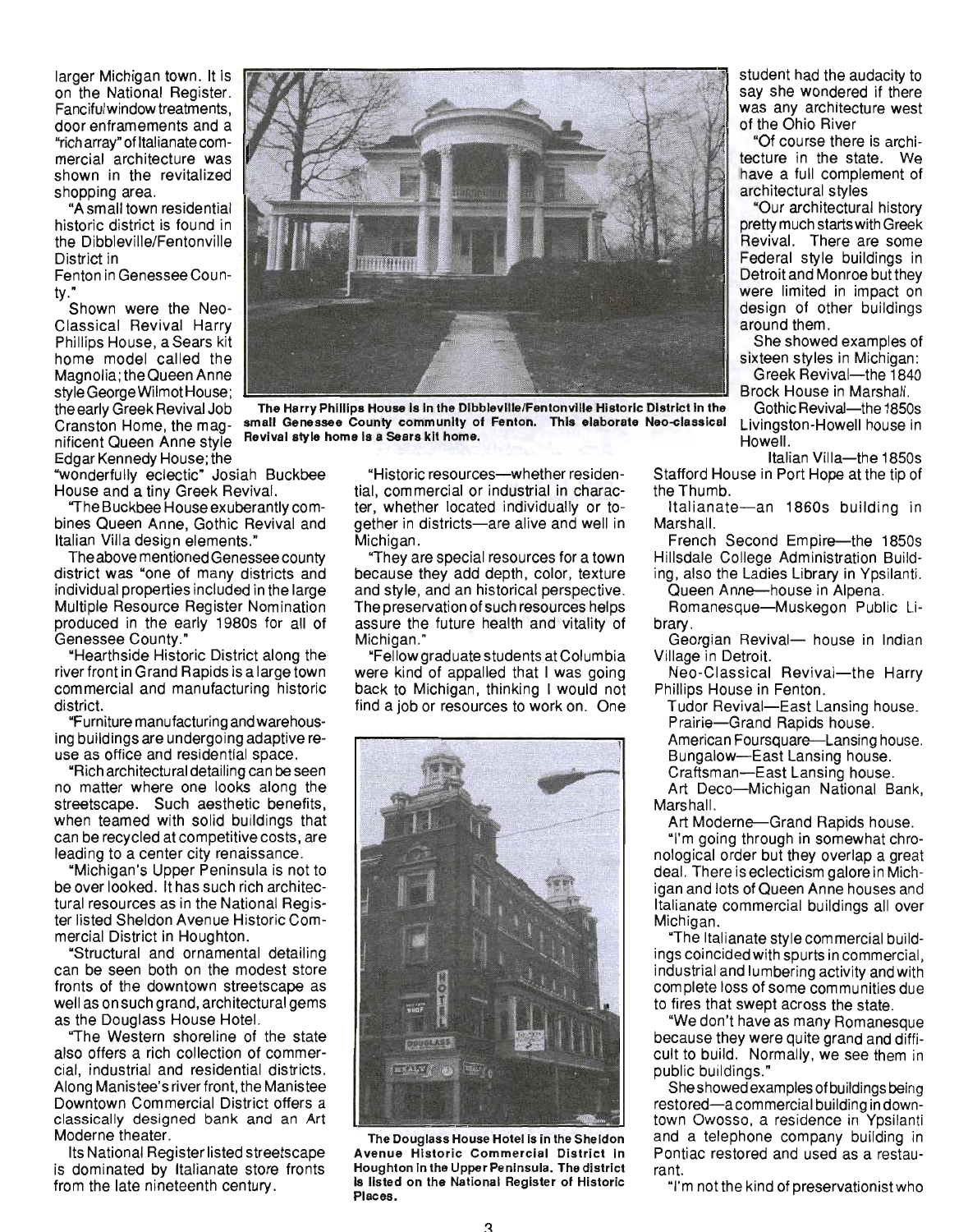

Photo byJanet Kreger

The Stachlewltz House on Forest Avenue In Ypsilanti (above), near the Eastern Michigan University campus, Is shown before (left) and after restoration. The former residence Is now a sorority house.

is dedicated to saving every building. Some will be lost. Others can be restored and beautifully carried forward for years into the future.

"For me, what is very exciting is when you end up with a streetscape like this in Detroit--where you see a very vital kind of juxtaposition between the historic Wayne County Building on the left and the Ren-Cen on the right.

"I don't think a streetscape gets any better than when the best of the past is blended well with what you are designing now."

A member of the audience asked what she could say to people who own a historic building on the National Register who cannot afford to keep it up and don't know what to do with it

She said the National Register does not dictate that you maintain your home or not tear it down. Michigan has no state law that governs that unless you are under a local protective ordinance like you have in Ann Arbor, she said.

In that case, the local historic district commission may very well have a say in whether it comes down. Investment tax credits are available only for income producing property, she said.

The question involved the 1848 Silas Douglass House at 502 East Huron next to the First Baptist Church which owns it. There is a similar situation in Ypsilanti where the Towner House, oldest house in town, is owned by the First Presbyterian Church.

## **TWELVE ANN ARBOR GIRLS START SORORITY IN 1898**

Among recent gifts to WCHS is an 1898 president's book for Upsilon Phi Sorority which seems to be for high school or younger girls. The first president was elected in 1898, the last in 1910-11.

At least two names listed may be familiar today-Elizabeth Dean, the woman who gave the City of Ann Arbor nearly \$2 million for care of its trees, and Linda Eberbach, a former longtime Ann Arbor High School teacher and member of an early family who was a life member of WCHS.

Miss Dean, born Christmas eve 1884 in Ann Arbor died in early April 1964 at age 80. Miss Eberbach, born September 22, 1894, in Ann Arbor, died November 7, 1981 at age 87.

By 1914, Miss Eberbach and Miss Dean are listed in Ann Arbor City Directories, Miss Eberbach as a student. City directories do not list persons younger than college age.

A newspaper clipping in the book tells of "a club of 12 little girls who have organized what they call the Upsi Phi Society, who will supply a mother and five children with a Christmas dinner consisting of roast turkey and such delicacies which they would not have secured otherwise.

The book includes a constitution, initiation rites, an oath, agendas of meetings. They began with a songsome titles were "Happy Girls, "We Are

#### **HOW TO JOIN WCHS**

To join WCHS send name, address and phone number with check or money order payable to Washtenaw County Historical Society to: WCHS Membership, c/ o Patty Creal, Treasurer,2655Esch Drive, Ann Arbor, MI 48104.

Annual dues are: student, senior (age 60+), \$10; senior couple (one 60+), \$19; individual, \$15; family/couple, \$25; patron, \$100; association, business, \$50. Information: 662-9092.

#### **CIVIL WAR REMEMBERED**

Panel leader David Curtis will appear in full dress uniform for the "Civil War Remembered" program Sunday, February 27, of the Genealogy Society of Washtenaw County at Washtenaw Community College following the 1:30 p.m. business meeting.

Connie Olson will give tips on searching for Union ancestors, Carolyn Griffin about Confederates and Nancy Krohn will talk about the 21st Infantry.

theGirls," and "Pink, Green and White."

Sixty-some names of members are listed in the back of the book. Members at the first meeting were Beth and Margaret Cooley, Madge Cady, Rose Carhart, Georgia Clark, Ruth Russell, Bessie Eggert, Lois Bogle or Boyle, Kathleen Cutting, Mary Louise Herdman, Linda Kinyon and Gretchen Lydecker, the first president. The last president was Annabelle Frink.

Annie Langley, listed twice , may have been the daughter of Professor Langley who became an Ann Arbor High School teacher.

If so, she was the instigator of a caper related by one of her students, Fred Bishop, in the May 1975 Impressions. She coaxed Fred, a senior, and a couple of friends to steal roses from an Arboretum rose garden then along Geddes Avenue to decorate the school for graduation exercises.

They did in dark of night and Fred claimed there were so many roses growing there and they picked so carefully, here and there, that no one ever suspected.

#### **YPSILANTI GROUP HOPES TO RESTORE STATUE**

Ypsilanti Heritage Foundation is planning a 20th anniversary fund raiser May 14 with funds going to restore the sculptureof General Demetrius Ypsilanti for whom the community is named.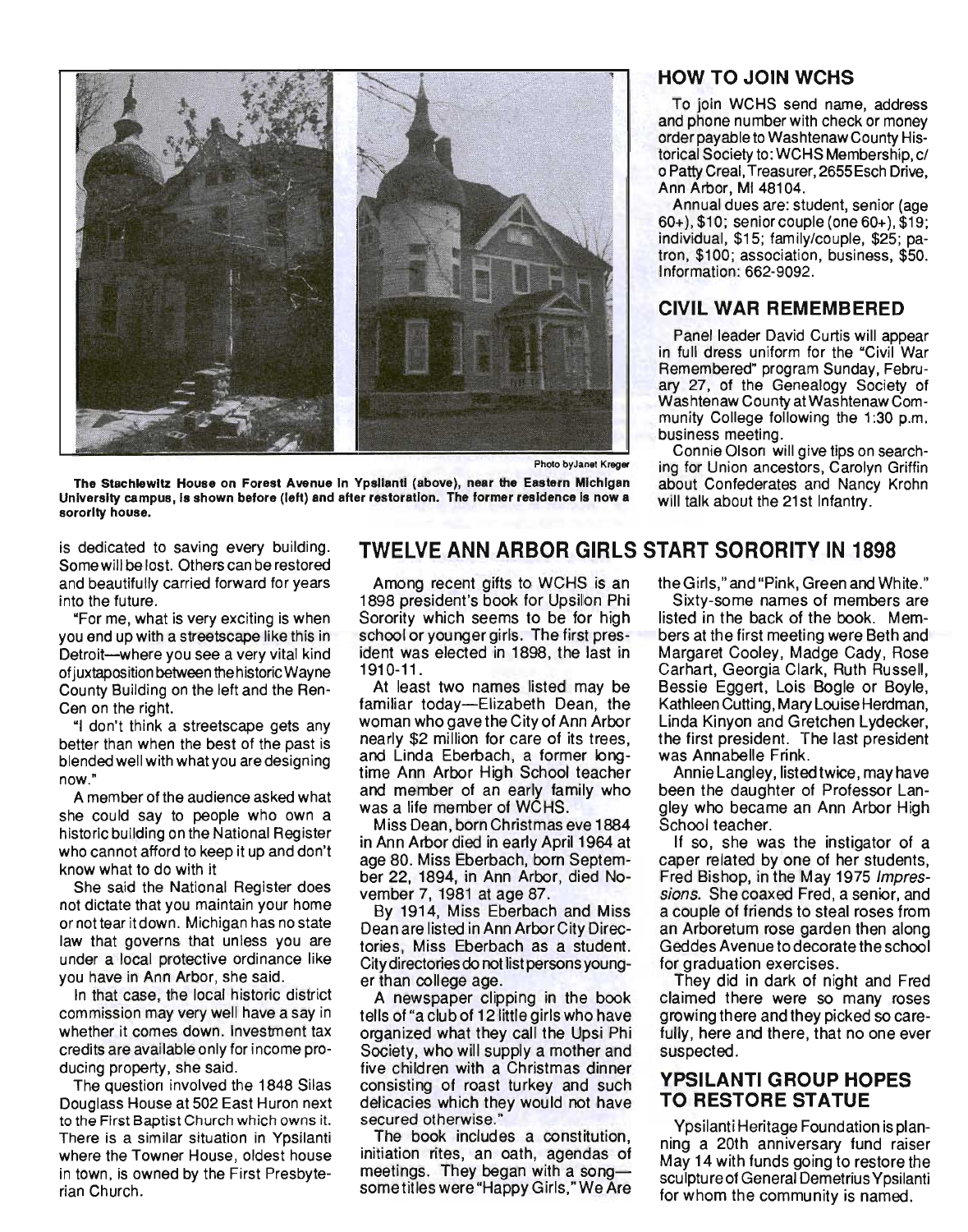# **RAILROAD DIPS INTO BAG OF DIRTY TRICKS TO ABANDON LINE PUBLIC WANTS**

In the early spring of 1891 South Lyon had a riot. What inflamed that normally quiet town?

The Ann Arbor Railroad and its bag of tricks. Word got out that the railroad was going to abandon the route from Leland to South Lyon. (Leland was near the corner of Northfield Church and Earhart Roads.)

Only ten years before the line had been built to South Lyon and it was then called the terminus of the line. There was even talk railroad shops would be es- 佛家

contributed right of way plus \$16,000 to secure the building<br>of the line. They were outraged.<br>The story is told in newspaper

clippings handed out by Dan McClary, October speaker.

According to C. E. Havershaw, a 79 year-old retired carpenter, quoted in The Ann Arbor News, February 15, 1949, there was a riot on Saturday night, March 28, 1891, "the like of which was never seen before or since."

As Havershaw told it, practically every able-bodied citizen of the town gathered that night at '1he diamond" where Grand Trunk, Pere Marquette and Ann Arbor tracks interlaced .

"A few of the rioters who were sober enough, chalked identifying marks on the rails belonging to the Ann Arbor line to quide them."

"While husky souls were tearing up tracks others were building a huge bonfire. Heated white hot, the rails were readily wrapped around adjacent telephone poles." There were fist fights and brawling until saloons closed, Havershaw said.

The Ann Arbor Argus, March 31, 1891, said when word got out on Saturday that the route was to be torn up . on Sunday, more sober heads "had notified Whitman, railroad commissioner, who notified the railroad company that the work must not be done."

But no one could get an injunction on Sunday to stop them. A large gang of men went to work Sunday morning ''tearing up rails, loading the iron on flat cars.

"All but about three miles of the eight mile section from Leland to South Lyon were torn up. "

"Officially, the Ann Arbor Railroad would never admit that it had torn up its own tracks."

Attorney Charles S. Ashley, whom McClary called the spin doctor, said ''the company had no knowledge of the affair but that each of the 100 men who

traveled on the train of flatcars to South Lyon that early Sunday morning had paid his full fare from Leland.

"He hinted slyly it was likely that the stationmaster at Leland had cooked up the whole affair because he was feud ing with the stationmaster in South Lyon."



The Argus said the men came largely from Owosso and a dispatch to a Detroit evening paper said they were offered \$3 for a few hours work, their destination being unknown.

Actually people had been complaining to railroad commissioners several times before about the running of the South Lyon branch.

The previous spring, the railroad had filed a petition in Washtenaw County Circuit Court asking to abandon the road, take up the ties and remove the station houses.

The people appeared and asked the aid of railroad commissioners, petitioned the Ashleys and "held an emphatic meeting in South Lyon," the Argus said.

Nothing more was done in the abandonment proceedings. The case was never brought up for hearing.

Instead, a South Lyon and Northern Railroad was incorporated and a deed recorded "last August from the Ann Arbor road to this road of the South Lyon branch."

The article asks, "Did this company pay \$140 ,000 for the privilege of taking up the old iron on the road? Or was it, as the residents along the line intimate, a company formed solely for the purpose of allowing the T, AA & N to abandon the branch?

An Ann Arbor Courier reporter interviewed Charles Ashley shortly after the rails were torn up. (McClary thinks its an hilarious piece of spin-doctoring.)

Ashley denied knowledge of tearing up the rails "beyond what they might infer from the fact that an unusual number of cars were ordered from Leland last week.

"Not a single employee of the Ann Arbor road was present at the work, and those who came over its line paid their fare."

"I hear some people are kicking over an alleged bonus given for the construction of this piece of road. We

know nothing about it.

"Mr. Whitman is reported in this morning's Free Press to be meditating some proceeding against the Ann Arbor road on a sort of conspiracy theory. The sale of that line was duly made by authority of the laws of the State of Michigan to a duly incorporated railroad company. Whether it extended the road to the North Pole or Chicago or tore it up it was their own lookout."

The law against abandonment of railroads is not thought to apply in this case because the road was built before the law was passed.

"Some of the rails taken up are being shipped to Cleveland and other points and some are given the T & AA in satisfaction of our claims against the S L& N.

It's somehow appropriate that the Ashley interview appeared on April First.

#### **MUSEUM SHOP HOLIDAY SALES TOTAL \$566**

WCHS's portable Museum Shop cleared a tidy \$566.56 in Christmas sales, Bets Hansen, chairman, reports.

The shop operated November 21 , 26 and 27 at Kerrytown and December 17 and 18 at Little Professor Bookstore at Westgate. Our thanks to Leslie Gresham, manager at Kerrytown, and Kay Walsh, manager at Little Professor, for allowing us space.

Besides sales, our display and volunteers helped acquaint the community with the Society and its museum project.

Special thanks to the Museum Shop Advisory Committee: Elizabeth Dusseau, Thelma Graves and Esther Warzynski and other volunteers.

They are Pat Austin, Patty Creal, Marjorie Cripps, Ella Grenier, Marguerite Harms, Doug Kelley, Shaw Livermore, Karen O'Neal, Louisa Pieper, June Rusten, Arlene Schmid, Jean Smith, Dorothy Wilkins and Alice Ziegler. Thanks also to Karen O'Neal and Pau line Walters for loaning and transporting the props for the display.